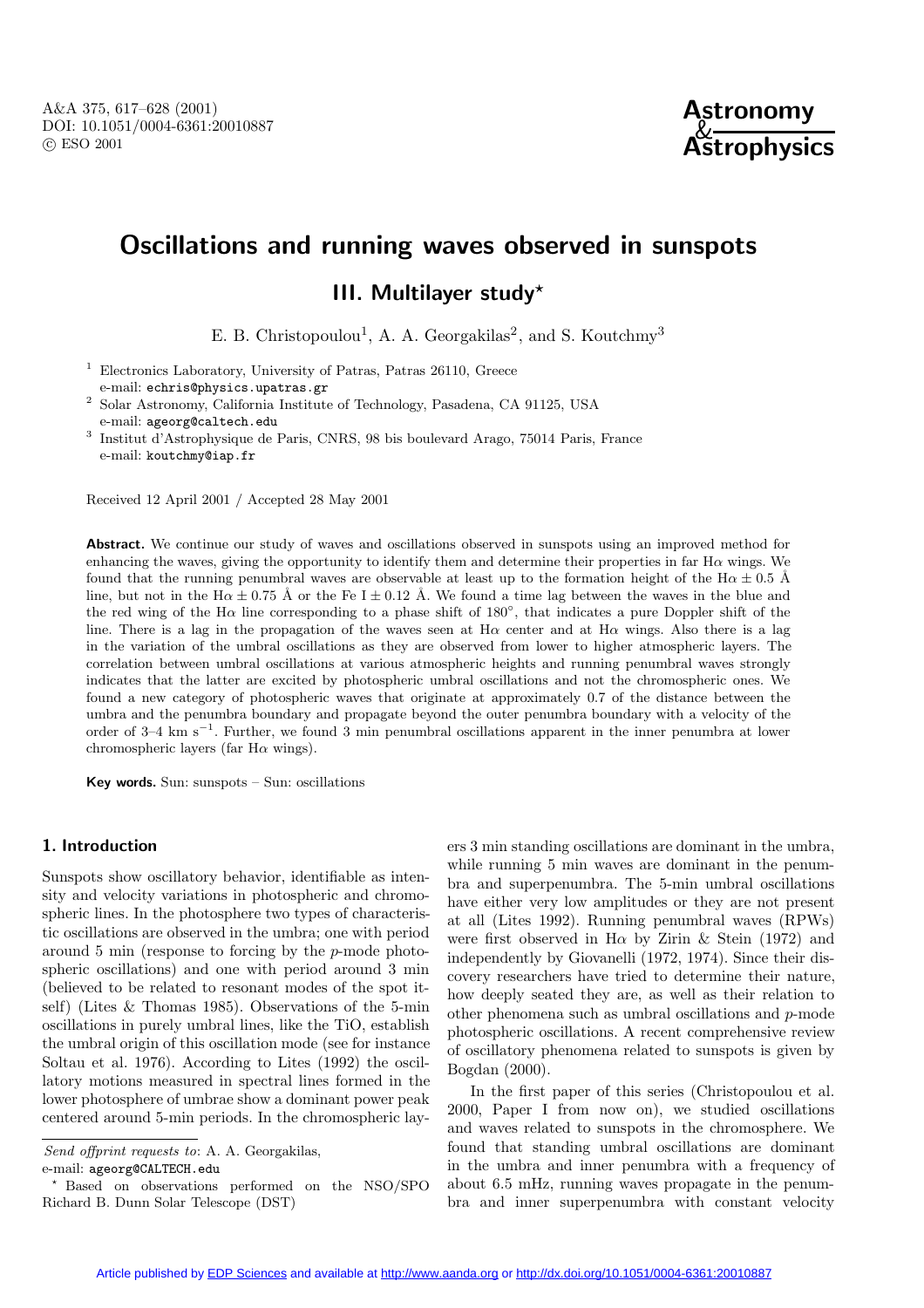

**Fig. 1.** Map of "frequencies of maximum spectral power" computed from  $H\alpha$ –0.35 Å images, using a 128-point FFT. In order to produce the map we computed the power spectrum for each pixel of the map and selected the maximum power frequency as the most representative oscillating frequency for this pixel. Contours delineate the umbra and the penumbra as they appear in Fe I (5576.099)  $\pm$  0.12 Å average map. The histogram below the map shows the frequency distribution of all pixels (solid line) and of pixels related to the umbra(dotted line) and the penumbra (dashed line). In order to make the three distributions comparable we have multiplied the distribution of the pixels related to the umbra and the penumbra by a factor of 50 and 10 respectively (see text for further details). The intensity bar on the right of the image, scales brightness to frequency values in mHz.

around 13 km s<sup> $-1$ </sup> (frequency around 3 mHz), and oscillations in the penumbra-superpenumbra boundary and outwards with frequency around 2 mHz or lower. Further, we concluded that there is not a clear relationship between umbral oscillations and running penumbral waves. If RPWs are generated by umbral oscillations or by the same cause with umbral oscillations, then a mechanism which will explain the different period is necessary.

In the second paper of the series (Georgakilas et al. 2000), we studied waves related to sunspots in the photosphere. We found inward slow propagating waves in the photospheric penumbra and outward propagating waves in the area around the sunspot. The phase velocity of the waves is near  $0.5 \text{ km s}^{-1}$  in both cases and their horizontal wavelength about 2500 km. The waves are probably related to the subphotospheric layer large-scale convection.

Brisken & Zirin (1997) found that there was a time lag in the observation of the waves at a given point between H $\alpha$  and H $\alpha \pm 0.6$  Å. Based on this, they proposed that the waves are due to the expansion of a spherical wavefront from a point about 15 Mm below the surface. On the other hand, Moore (1981) from the analysis of  $H\alpha$ spectral observations found that the entire line is shifted in these oscillations; the two wings of the line are simultaneously shifted towards the same direction by the same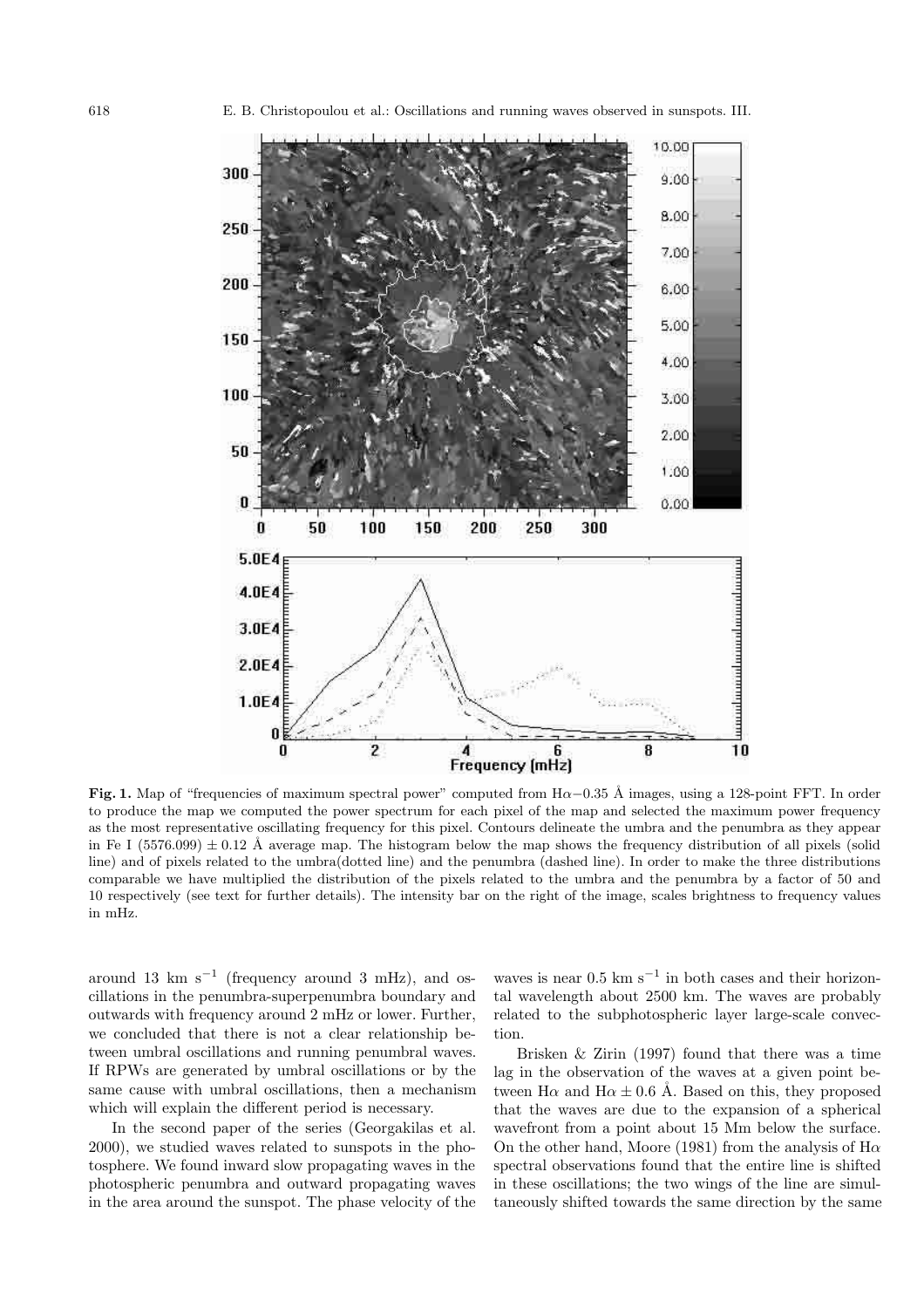

**Fig. 2.** "Space/time slice" images in H<sup>α</sup> center **(a)** and Hα−0.<sup>35</sup> ˚A **(b)**, the "autocorrelogram" of the H<sup>α</sup> center image **(c)** and the "correlogram" of the two images **(d)**, showing a correlation of the umbral oscillations and RPWs in the two wavelengths. See text for the meaning of the "correlogram" and how it is computed. Tick marks in the x-axis correspond to  $0.26''$  and tick marks in the  $y$ -axis to 140 s.



Fig. 3. "Autocorrelogram" of the Hα−0.35 Å "time slice image" (a), "correlogram" between Hα−0.35 Å and Doppler velocity **(b)** and "correlogram" between Hα center and Doppler velocity **(c)** (see Fig. 2). Tick marks in the x-axis correspond to 0.26  $\mu$ and tick marks in the y-axis to 140 s.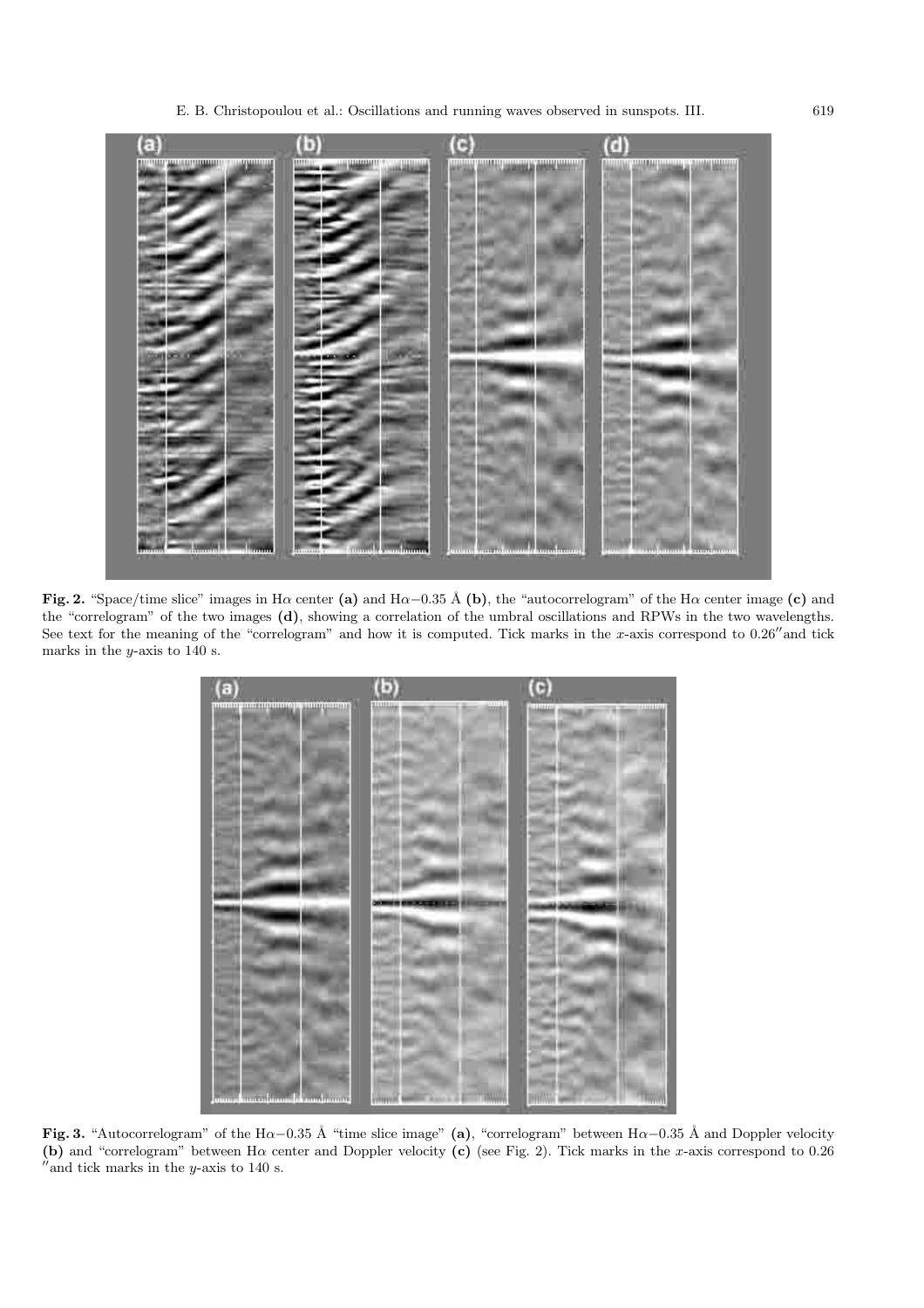

**Fig. 4.** "Space/time slice" images in H $\alpha$  (a) and H $\alpha$ −0.5 Å (b), the "autocorrelogram" of the H $\alpha$  image (c) and the "correlogram" of the two images **(d)**, showing a correlation of the umbral oscillations and RPWs in the two wavelengths (see Fig. 2). Tick marks in the x-axis correspond to  $0.26$ <sup>"</sup> and tick marks in the y-axis to 120 s.

amount. This led him to conclude that the full thickness of the penumbral chromosphere moves up and down in the waves.

In this paper we focus our research on the comparison of running waves and umbral oscillations in different layers of the solar atmosphere as well as their relation.

#### **2. Observations and image processing**

Observations were obtained at the R. B. Dunn telescope of the Sacramento Peak Observatory with a 512 by 512 pixel CCD camera and the  $UBF$  filter. The pixel spatial resolution was  $0.26''$ . A large isolated sunspot was observed at N14.7, E26.0 on August 15, 1997. We obtained three sequences of observations one after the other. Table I summarizes the observations; further details can be found in Papers I and II. Note that the precision of the UBF filter is of the order of 1 mÅ, while the FWHM is about 240 mÅ near H $\alpha$  and about 120 mÅ near Fe I (5576.099). We computed Dopplergrams in H $\alpha \pm 0.35, \pm 0.5, \pm 0.75$  Å as well as in Fe  $I \pm 0.12$  Å by red blue wing subtraction. We used the Doppler images as qualitative maps of the line of sight velocity.

In order to remove the sharp intensity gradient between the umbra and the penumbra and to enhance time varying phenomena in intensity images, we subtracted from each image the "running local average", computed over a number of images before and after it. The "running local average" covers a few periods of the waves in order to produce a background free of waves. Details about the method can be found in Paper I and references there in. The method makes the waves much more noticeable without introducing artifacts (see Fig. 1 of Paper I). We should note that although the subtraction of the "running local average" enhances waves with shorter periods than the integration time, it washes out waves with larger periods.

In Paper I, in order to study the properties of umbral oscillation and running waves, we took a cross section of every image of a time series, starting from the center of an oscillating element and directed outwards, at right angles to the propagating wavefronts. We created a new image with the distance from the center of the oscillating elements as one axis and time as the other (method I). In Paper II we applied an improved method to photospheric observations; we computed the average intensity along circular arcs at right angles to a line directed outwards beginning from the center of the oscillating element (method II). The line is obtained at right angles to the wavefronts to have the arcs parallel to the wavefronts. The arcs correspond to a stable angle so that their length smoothly increases with distance from the center of the spot. This is a more appropriate method since the waves expand in larger arcs as they propagate outwards. The new method gives significantly better results, much less noise and the oscillating frequency can be determined with significantly higher confidence. Further details about the methods can be found in the corresponding papers. In this paper we use method II in order to compute "space time slice" images with an integration angle of 30◦ except in case otherwise stated.

We used an image segmentation procedure based on a histogram technique in order to determine the area of the umbra and the penumbra and compute a binary mask, setting umbra (or penumbra) pixels to one and the rest to zero (see for instance Steinegger et al. 1997). The original image was then multiplied by this mask producing a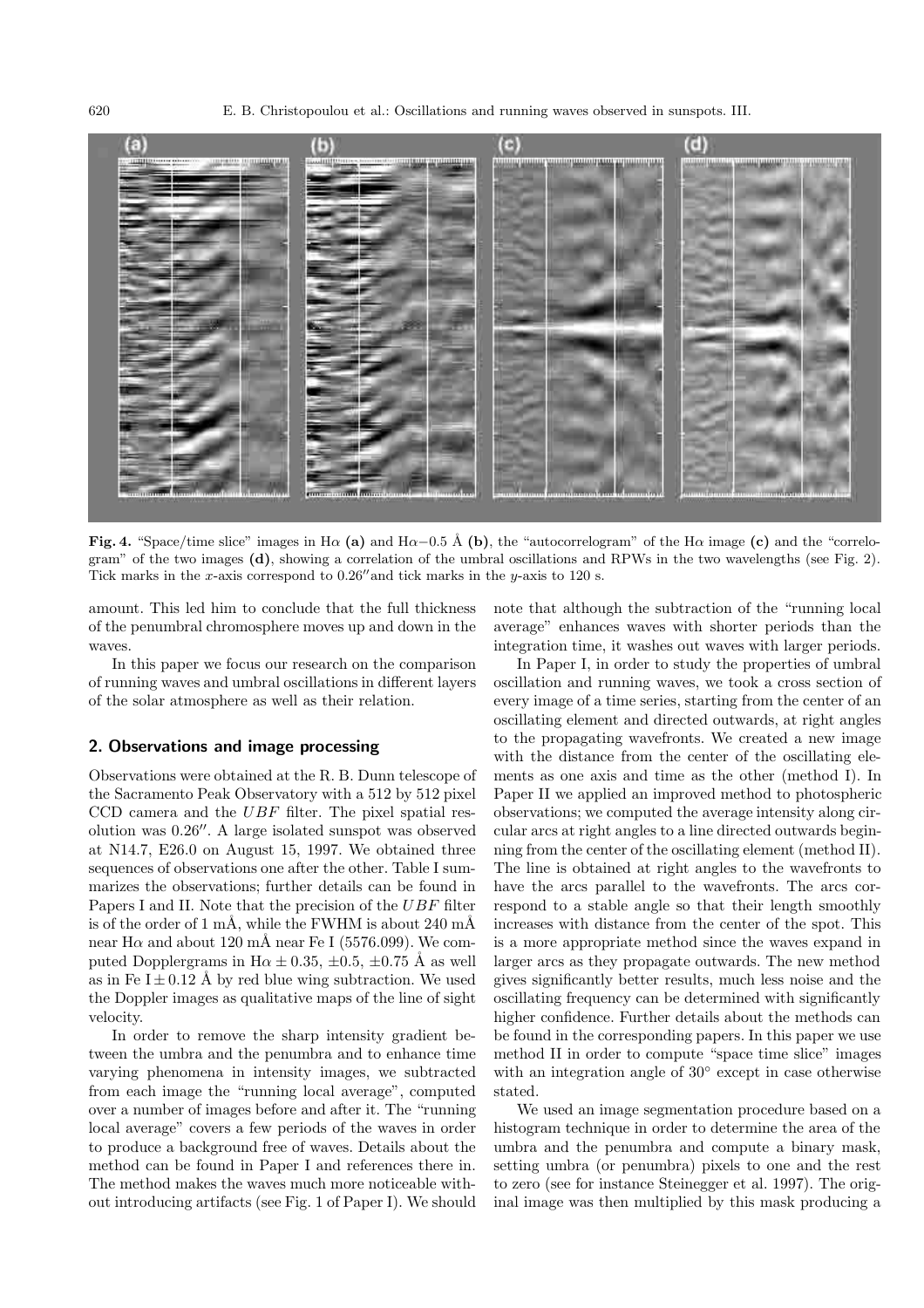

**Fig. 5.** "Space/time slice" images showing standing oscillations in the inner penumbra and RPWs in  $H\alpha$ –0.75 Å (a) and FeI(5576.099)−0.12 Å (**b**). The RPWs start at about 0.7 of the distance between the umbra and the penumbra boundaries and propagate outwards in the region around the sunspot. The vertical lines mark the umbra and penumbra boundaries as derived from the Fe I–0.12 Å image. Tick marks in the x-axis correspond to  $0.26''$  and tick marks in the y-axis to 140 s. Note that slow photospheric waves are washed out since from each image we have subtracted the running local average computed over a period of about 9 min.

segmented image in which the umbra (or penumbra) pixels conserved their original intensity and the background was set to zero. Finally, we constructed maps of frequency of maximum spectral power, which we will briefly call "maximum power frequency maps". The maps were constructed by computing the power spectrum for each pixel of the map and selecting the frequency of maximum spectral power as the most representative oscillating frequency for this pixel. We compared the "maximum power frequency" maps with intensity power maps computed in selected frequency regions in order to verify that the indicated maximum power frequencies represent the most characteristic oscillating frequencies for the corresponding pixels. Figure 1 shows a "maximum power frequency map" computed from  $H\alpha-0.35$  Å images, using a 128-point fast Fourier transform (FFT). We observe that extended regions in the umbra and the penumbra and even some fibrils show a coherent behavior. We further computed the "maximum power" frequency distribution of all the pixels of the map and of the pixels related to the umbra and the penumbra. In order to compute the latter distributions we multiplied the "maximum power frequency map" with the binary mask computed from the average of the sum of the Fe I  $\pm$  0.12 Å images. We have multiplied the distribu-



**Fig. 6.** Frequency/space map computed from the H $\alpha$ –0.75 Å "space/time slice image" (Fig. 5a). The vertical axis shows frequency and the horizontal distance from the center of the spot. Notice that in the inner penumbral area, except from the power at about 3 mHz, significant power is observed at about 6.25 mHz related with standing oscillations (see Fig. 5).



**Fig. 7.** Frequency/space map computed from the Fe I  $(5576.099)$   $-0.12$  Å "space/time slice image" (Fig. 5b). The vertical axis shows frequency and the horizontal distance from the center of the spot (see Fig. 6).

tion of the pixels related to the umbra and the penumbra by a factor of 50 and 10 respectively, in order to make the three disributions comparable (since the number of the umbra and the penumbra pixels is much smaller than the whole number of pixels).

## **3. Results**

## 3.1. Running waves and penumbral oscillations in different layers of the solar atmosphere

In Paper I we found that running waves are best observed in about  $H\alpha-0.2$  Å and further that they are more prominent in the blue wing than the red one. Both visually and from "space/time slice images" computed using method I (see chapter 2), we could barely observe them in  $H\alpha \pm 0.5$  Å and we could not observe them in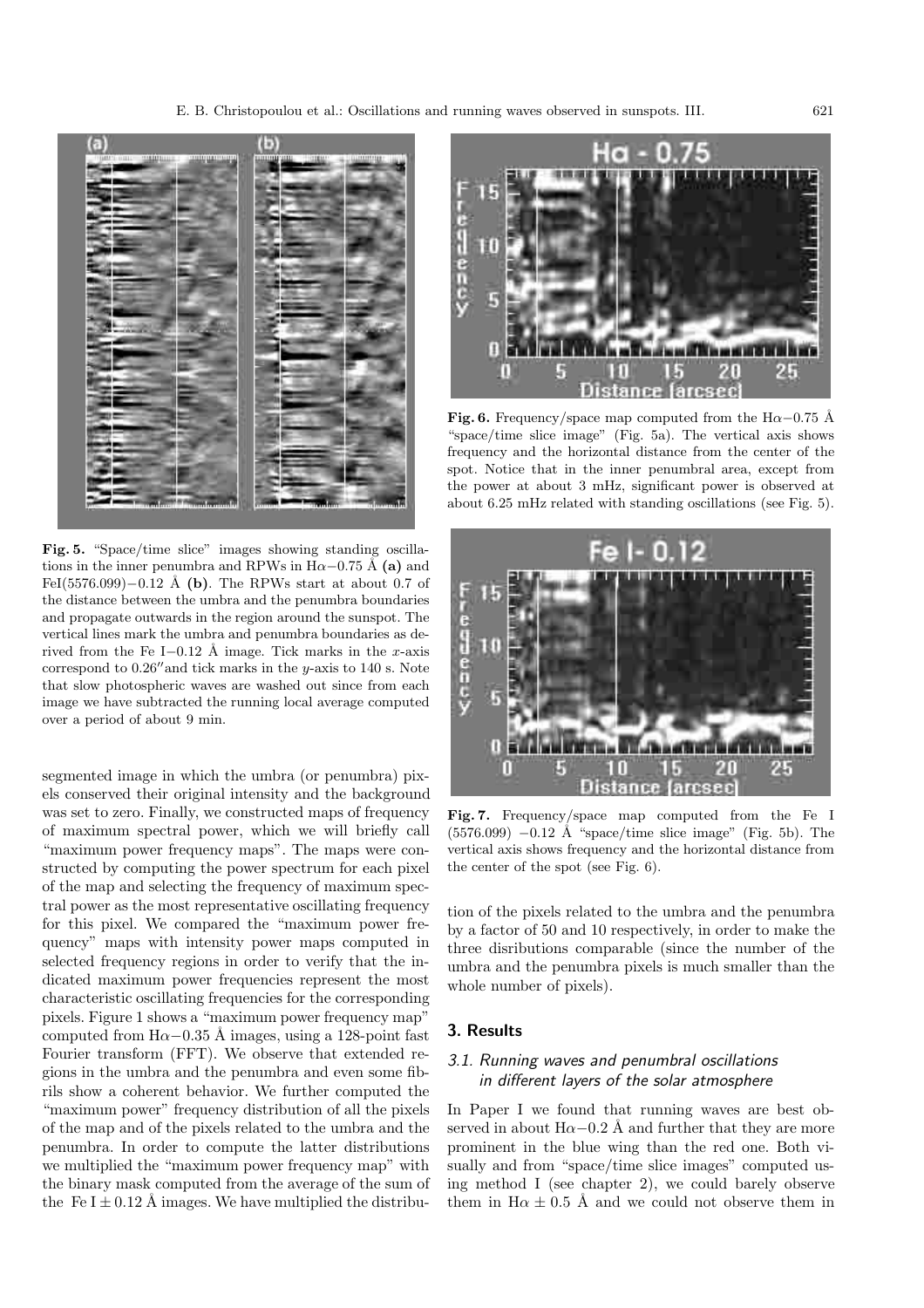

**Fig. 8.** Maps of "frequencies of maximum spectral power" computed from **a)** H $\alpha$  center **b**) H $\alpha$ −0.5 Å **c**) H $\alpha$ +0.5 Å and **d**)  $H\alpha \pm 0.5$  Doppler signal images, using a 256-point FFT (see Fig. 1). Contours delineate the umbra; the histogram below the map shows the frequency distribution of the pixels related to the umbra for the four wavelengths. The intensity bar on the right of the image, scales brightness to frequency values in mHz.

| Sequence | Wavelengths                                                              | Duration          | Time Internal |
|----------|--------------------------------------------------------------------------|-------------------|---------------|
|          | $H\alpha$ center and $\pm 0.5$ Å                                         | $53 \text{ min}$  | 12 s          |
|          | $H\alpha$ center, $\pm 0.35$ , $\pm 0.75$ , Fe I (5576.099) $\pm 0.12$ Å | $116 \text{ min}$ | 28s           |
|          | $H\alpha \pm 0, \pm 0.35, \pm 0.5, \pm 0.75, \pm 1.0$ Å.                 | a few minutes     | 36 s          |

The time interval is referred to the time between successive images of the same wavelength.

 $H\alpha \pm 0.75$  Å. "Space/time slice images" computed using method II gives the opportunity to trace them in  $H\alpha-0.5$  Å and thus compare their propagation characteristics in different heights of the solar atmosphere.

Figures 2a and 2b show "space/time slice images" in H $\alpha$  center and H $\alpha$ −0.35 Å respectively computed using the B sequence of observations. The "space/time slice images" are computed along exactly the same cut. The maximum power frequency along the "cut"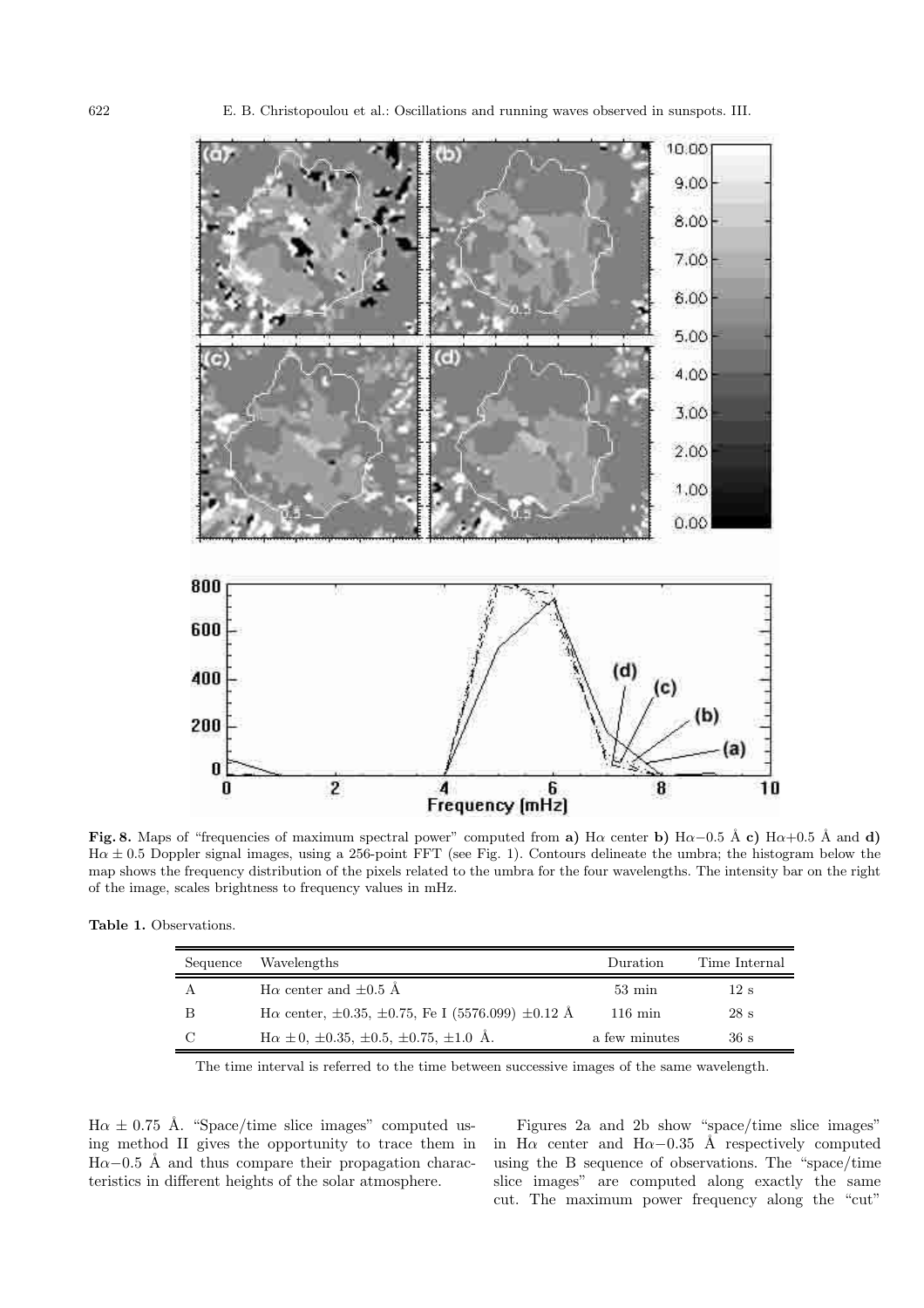

**Fig. 9.** Mean power spectra over the umbra in **a**)  $H\alpha$  center **b**)  $H\alpha-0.5 \text{ Å}$  **c**)  $H\alpha+0.5 \text{ Å}$  and **d**)  $H\alpha \pm 0.5$  Doppler velocity images. In order to compute the spectra we averaged the intensity over the penumbra and then computed the power spectrum for each wavelength.

in the area of the umbra is about 6.5 mHz and in the penumbra 3.25 mHz in both wavelengths. In order to determine possible lags in the propagation of the waves, we studied the correlation coefficient  $C(\Delta t)$  as a function of time:

$$
C(\Delta t) = \frac{\Sigma(I_{\text{H}\alpha 0}(t)I_{\text{H}\alpha - 0.3}(t + \Delta t))}{\sqrt{\Sigma(I_{\text{H}\alpha 0}^2(t))\Sigma(I_{\text{H}\alpha - 0.3}^2(t))}}.
$$
(1)

A similar technique was adopted from Bocchialini & Baudin (1995) in order to study the lags between signals coming from quiet sun oscillations in different layers of the solar atmosphere. We computed the correlation coefficient for each point of every row of a "space/time slice image", shifting the second image over the first one from minus to plus half the duration of the time series, producing in this way a "correlogram".

Figure 2c shows the "autocorrelogram" of the  $H\alpha$  center image and Fig 2d the "correlogram" between the  $H\alpha$ center and the H $\alpha$ −0.35 Å. The study of the "correlogram" shows that there is a time difference in the propagation of RPWs of the order of 24 s; a lag of about 10 s is also obvious in the umbral oscillations which, however, can be considered ambiguous. In order to evaluate if this lag is real or is related to an intensity-velocity phase shift, we computed the "correlogram" between the H $\alpha$ –0.35 Å line and (a) the H $\alpha$ +0.35 Å line, (b) the Doppler velocity. In both cases we found a time lag in the propagation of RPWs, corresponding to a phase shift of  $180^\circ$  (Fig. 3b) shows the "correlogram" between the H $\alpha$ –0.35 Å and the Doppler image). Since the Doppler velocity is computed by red blue wing subtraction, the red wing and the Doppler velocity has phase shift 0◦ (we verified this result). The phase shift between the two wings corresponds to a pure Doppler velocity shift of the line. Figure 3c shows the "correlogram" between the  $H\alpha$  center image and the Doppler velocity. The correlogram shows a time difference in the propagation of the waves corresponding to a phase shift of 180◦ plus the 24 s lag. This strongly indicates that the time lag in the propagation of the RPWs is real.

Figures 4a and 4b show "space/time slice images" in H $\alpha$  center and H $\alpha$ −0.5 Å respectively, computed using the A sequence of observations. As in the case of the B sequence the maximum power frequency along the "cut" in the area of the umbra is about 6.5 mHz and in the penumbra 3.25 mHz in both wavelengths. Figures 4c and 4d show the autocorrelation for the  $H\alpha$  and the correlation between the two wavelengths respectively. From the "correlogram" we observe that there is a time difference of the order of 44 s for the RPWs and about 20 s for the oscillations.

From both the above comparisons we conclude that there is a systematic lag in the propagation of RPWs and the variation of umbral oscillations as they appear in different depths of the solar chromosphere.

Musman et al. (1976) found in Fe I 5576 isolated wave packets propagating outward across the penumbra. The waves were intermittent and had higher horizontal phase velocity by a factor of 2 or 3, compared to the penumbral ones. In Paper II we found slow propagating photospheric waves probably related to the subphotospheric layer large-scale convection (see introduction). We continued our search in order to find the waves of Musman et al. (1976). The enhancement method incorporating the subtraction of the "running local average" results in washing out waves with periods larger than the integration time. Thus we experimented with increasing the integration time in successive steps in order to find waves with higher periods than the chromospheric ones  $(5 \text{ min})$ . Figures 5a and 5b show photospheric waves apparent in  $Ha-0.75$  Å and FeI(5576.099)–0.12 Å. The waves appear to begin not from the outer umbral boundary, but at approximately 0.7 of the distance between the umbra and the penumbra boundaries; the dividing line between inward and outward slow photospheric waves (see Paper II). The waves clearly propagate beyond the penumbra in the area around the sunspot, they are weak and quasi periodic. Their propagation velocity is around  $3-4$  km s<sup>-1</sup> in the penumbra reduced to about 2 km s<sup> $-1$ </sup> in the area around the sunspot. They seem to be related to the same mechanism as the slow photospheric waves. There is a negative lag in their propagation between H $\alpha$ −0.75 Å and Fe I(5576.099)–0.12 Å. As it can be seen from Figs. 6 and 7 the oscillation frequency in the area of the waves is of the order of 1–2 mHz, however it is very difficult to verify that it is related exclusively to the waves. Our results are consistent with those of Sigwarth & Mattig (1997) who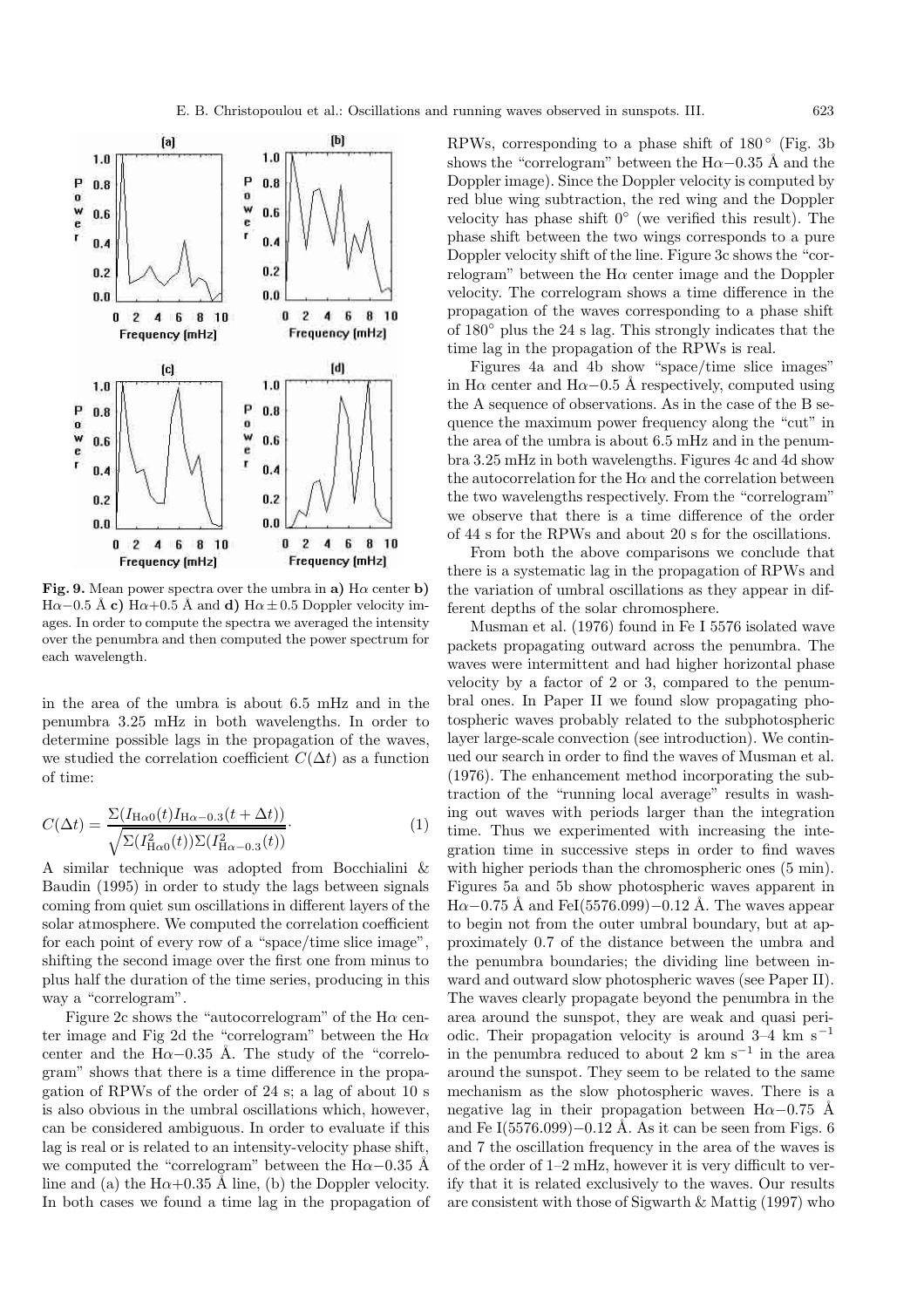

**Fig. 10.** Maps of "frequencies of maximum spectral power" computed from **a)** Hα center and Doppler signal images in **b)**  $H\alpha \pm 0.35$  Å **c)**  $H\alpha \pm 0.75$  Å and **d)** Fe I  $\pm$  0.12 Å using a 128-point FFT (see Fig. 1). Contours delineate the umbra; the histogram below the map shows the frequency distribution of the pixels related to the umbra for the four wavelengths. The intensity bar on the right of the image, scales brightness to frequency values in mHz.

found long period fluctuations (about 30 min) at the outer penumbra border with small phase speed of the order of 2 to 3 km s<sup> $-1$ </sup>.

Distinct from the running waves, 3 min (about 6.25 mHz) standing oscillations are obvious in the inner penumbral area in H $\alpha$ −0.75 Å from both the "space/time" slice images" and the "frequency/space maps" (Fig. 6). These results are further verified from the computation of the mean power spectrum of the penumbra (not shown here) that indicates significant power around 6.25 mHz. The oscillations are absent (or have much less power) in Fe I  $(5576.099)-0.12$  Å (Fig. 7). We recall that in Paper I we found that standing oscillations are not restricted in the umbral area but intrude well into the penumbra; they were more obvious at  $H\alpha+0.35$  Å. In both Figs. 6 and 7 we observe high power near the Nyquist frequency (15 mHz) that we do not consider real.

### 3.2. Umbral oscillations in different layers of the solar atmosphere

In order to study the temporal behavior of umbral oscillations in different layers of the solar atmosphere we computed "maximum power frequency maps" and mean power spectra in all available wavelengths (see Table I). The mean power spectra were computed by averaging the intensity over the umbra and then computing the power spectrum for each wavelength. Power spectra at different spatial points verify the findings of Kentischer & Mattig (1995), that every spectrum contains a variety of different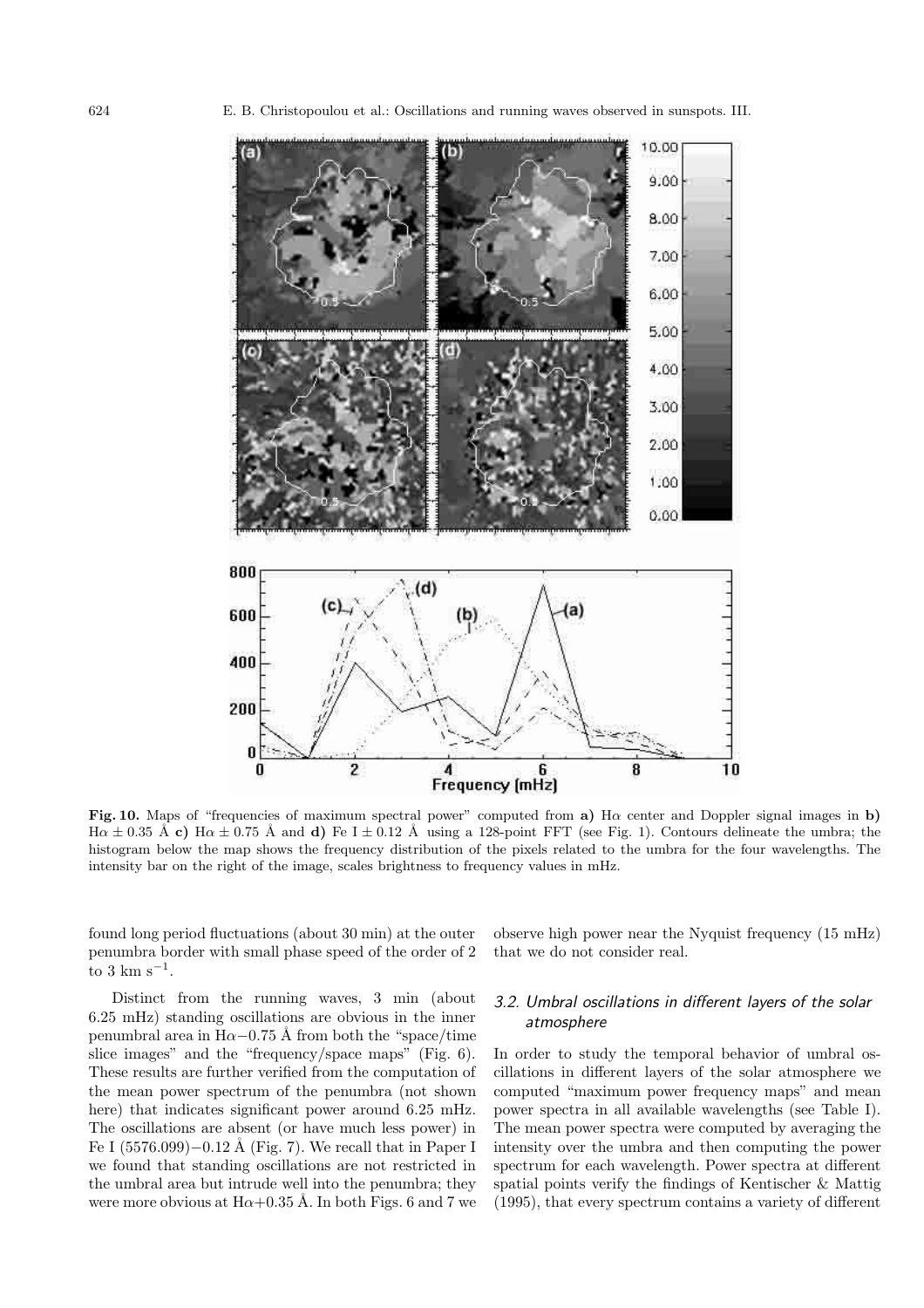

**Fig. 11.** Mean power spectra over the umbra in **a**)  $H\alpha$  center and Doppler signal images in **b**)  $H\alpha \pm 0.35 \text{ Å}$  **c**)  $H\alpha \pm 0.75 \text{ Å}$ and **d**) Fe  $I \pm 0.12$  Å. In order to compute the spectra we averaged the intensity over the penumbra and then computed the power spectrum for each wavelength.

oscillation frequencies. Figure 8 shows "maximum power frequency maps" at H $\alpha$  center (a), H $\alpha$ -0.5 Å (b),  $H\alpha+0.5$  Å (c) and  $H\alpha \pm 0.5$  (d) Doppler signal images, using the A sequence of observations. Figure 9 shows the mean power spectra for the same wavelengths. The results are partially influenced by the appearance of a light bridge at the left part of the spot, especially obvious at the  $H\alpha$ center image. We observe that the dominant oscillations at the core of the umbra are near 6 mHz and there is a coherent behavior in all wavelengths. In intensity images we observe a concentration of power at about 0.5 mHz related with the long term evolution of the sunspot. We should note that in the computation of the "maximum power frequency" maps, if the maximum power frequency was near 0.5 mHz, we aborted it and select the second maximum power frequency as the most characteristic oscillating frequency. The mean power spectrum at  $H\alpha$  center shows a major maximum at about 6.5 mHz, a secondary one at about 3.3 mHz and finally a smaller one at about 8 mHz. As it is obvious from Fig. 8a, the concentration at 3.3 mHz is mainly related to points near the boundaries of the umbra and not to those of the core. Further, the power near 8 mHz, which is more obvious in the other wavelengths and especially in the Doppler velocity at  $H\alpha \pm 0.5$  Å seems to be related to mass motions associated with the light bridge. The mean power spectrum of the Doppler velocity at  $H\alpha \pm 0.5$  shows a similar behavior, except for the higher concentration of power at 8 mHz, already mentioned. The most interesting feature observed in the two opposite wings is that the power is concentrated in slightly displaced frequencies, a behavior also observed at  $H\alpha \pm 0.75$ . If this is real, a probable explanation is that two different oscillations are propagating in different directions (upwards and downwards).

Figure 10 shows "maximum power frequency maps" at H $\alpha$  center (a), and Doppler signal images at H $\alpha \pm$ 0.35 Å (b), H $\alpha \pm 0.75$  Å (c), and FeI  $\pm$  0.12 Å (d). Figure 11 shows the corresponding mean power spectra; the maps and the spectra are computed from the B sequence of observations. We observe that the maps computed from the Doppler images at  $H\alpha \pm 0.75$  Å and at Fe I  $\pm$  0.12 Å are much more noisy.

According to Lites (1986) the multiple peaks frequently observed in average umbral power spectra are due to the presence of cospatial modes with different frequencies. Kentischer & Mattig (1995) found that the shape of each spectrum becomes completely different between two umbral points, separated by more than 3–5 arcsec. The "maximum power frequency map" computed from both the H $\alpha$ −0.35 Å intensity and H $\alpha \pm 0.35$  Å Doppler image shows a similar behavior (see Figs. 1 and 10b). Umbra appear to be composed of elements oscillating with slightly different frequencies. This is also obvious from the frequency distribution of the pixels related to the umbra of the Doppler image at  $H\alpha \pm 0.35$  Å that shows a large dispersion around 5 mHz (Fig. 11).

The oscillating mode around 6 mHz is present in every atmospheric layer; the number of points having more power at this frequency decreases as we move to lower layers. From both Figs. 10 and 11 we see that there is a concentration of power around 2 mHz at photospheric layers  $(H\alpha \pm 0.75 \text{ Å}$  and at Fe I  $\pm$  0.12 Å). This is in agreement with Lites & Thomas (1985) who associated frequencies around 2 mHz with the presence of gravity waves.

### 3.3. Association between umbral oscillations and RPWs

In Paper I, from "space/time slice images", we found that RPWs are not the continuation of umbral oscillations into the penumbra and that the period of RPWs is about twice that of umbral oscillations. Moreover, near the umbra- penumbra boundary, the two oscillating modes are clearly distinguished and there is not a smooth transition from one to the other. Figure 1 verifies that the dominant frequency of umbral oscillations is about twice that of RPWs. In order to further investigate their relation, we computed "correlograms", similar to that of Sect. 3.1. In this case however, we correlated the average variation of umbral or penumbral oscillations with every row of the "space/time slice" image. The variation of umbral oscillations was computed averaging the points along the space dimension of the "space/time slice" image corresponding to the umbra. The variation of penumbral oscillations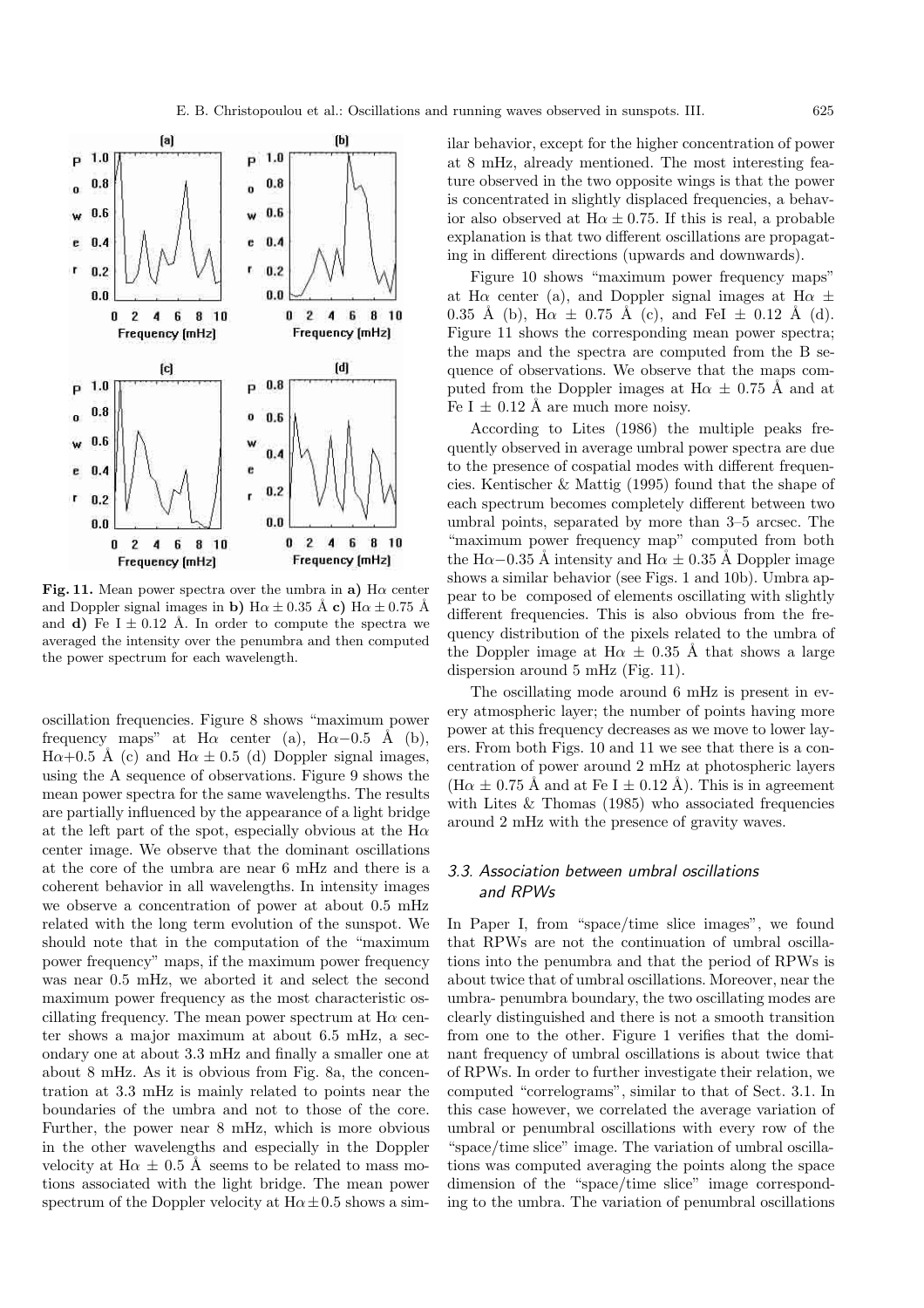was computed averaging 10 penumbral points at a distance of about 1/3 between the umbra and the penumbra boundaries. They were selected this way so as not to be influenced by umbral oscillations. Finally we computed the correlation coefficient for each point of every row of the "space/time slice image", shifting the variation of umbral/penumbral oscillations over each row, from minus to plus half the duration of the time series. In the following we assume that the variations in the area of the umbra are related with the umbral oscillations and the variations in the penumbra with the RPWs. Figure 12 shows an H $\alpha$  center "space/time slice image" (a), the correlation with the variation of the umbral oscillations (b), as well as the correlation with the variation of the penumbral oscillations (c). Figure 12c makes obvious the propagating nature of RPWs. It is further clear that there is not a significant correlation between the variation of umbral oscillations and that of RPWs in  $H\alpha$  center. Figure 13 shows the correlation of the variation of umbral oscillations computed from Doppler images at H $\alpha \pm 0.35$  Å (a), H $\alpha \pm 0.75$  Å (b), and Fe I  $\pm$  0.12 Å (c), with a "space/time slice image" at  $H\alpha$  center. From Fig. 13a we observe that there is a significant correlation between the variation of umbral oscillations in H $\alpha \pm 0.35$  Å Doppler images and in  $H\alpha$  center but not between the variation of umbral oscillations and that of RPWs. The lag in the variation of umbral oscillations between the  $H\alpha$  center and  $H\alpha \pm 0.35$  Å is confirmed. The variation of umbral oscillations in H $\alpha \pm 0.75$  Å Doppler images shows a moderate correlation with both the variation of umbral oscillations and that of RPWs in  $H\alpha$  center (Fig. 13b). Finally, the variation of umbral oscillations in Fe I  $\pm$  0.12 Å Doppler images shows a significant correlation with that of RPWs in  $H\alpha$  center (taking into consideration the lag in the propagation of the oscillations).

#### **4. Discussion and conclusions**

Lites & Thomas (1985) from simultaneous observations in the photosphere and the chromosphere found that the 3-min oscillations have the character of a coherent vertically standing wave in the photosphere. The 5-min oscillations showed a small, positive phase difference between the low photosphere and the low chromosphere. Kentischer & Mattig (1995) studied oscillations above sunspot umbrae at various atmospheric heights. They found two distinct distributions, one at about 6 mHz that had the characteristics of an upward propagating wave travelling with the sound speed (7 km s<sup>-1</sup>) and a second distribution at 7.5 mHz that had the characteristics of standing waves. Our results show that there is a lag in the signal of umbral oscillations with a frequency around 6 mHz, from the lower to the upper chromospheric layers.

Sigwarth & Mattig (1997), from the analysis of oscillations at various atmospheric heights, found that sunspot penumbrae show 5-min oscillations from the inner to the outer penumbra boundary up to the lower chromospheric layers, but are not detectable in the layers below the temperature minimum. In the upper chromospheric layers they found a significant change in the frequencies from the central penumbra (4 to 3 mHz) to the outer penumbra border (2 mHz). Finally they found upward propagating waves in the inner penumbra. Lites (1988) found that at frequencies near 3.3 mHz, penumbral oscillations in the Fe I 5344 Å line lead those in the Ca  $\scriptstyle\rm II$  8498 Å line by  $30^{\circ}-40^{\circ}$ . Our results show that RPWs, having the same propagation characteristics and frequency as the  $H\alpha$  center ones, can be identified in the solar chromosphere at least up to the formation height of the H $\alpha \pm 0.5$  Å line. The RPWs are not identifiable in the H $\alpha \pm 0.75$  Å or the Fe I  $\pm$  0.12 Å intensity or Doppler images. We found a time lag between the waves in the blue and the red wing of H $\alpha$  corresponding to a phase shift of 180 $^{\circ}$ . This verifies that the disturbance related to RPWs is periodic transverse mass motions (see Discussion and conclusions in Paper I). The full thickness of the penumbral chromosphere moves up and down in the waves but not simultaneously. There is a systematic lag in the propagation of RPWs from the lower to the upper chromospheric layers. Finally we found 3-min penumbral oscillations apparent in the inner penumbra at lower chromospheric layers (far H $\alpha$  wings). This verifies our previous results that more than one oscillating modes coexist in the penumbra.

Lites et al. (1982) studied sunspot oscillations in the chromospheric line Ca II 8542 Å. They found disturbances in the umbra and the penumbra with transverse propagation velocities of the order of 60–70 km s<sup> $-1$ </sup> and 20–35 km s<sup>-1</sup>. They proposed that there is a relationship between the propagating umbral disturbances and the running penumbral waves. Kentischer & Mattig (1995), found that proper motions were apparent in the oscillating elements of the umbra in their  $H\alpha$  and Ca II observations. The direction of the motions was mainly radial with velocities of the order of 23 km s<sup>−1</sup> in Ca II and 19 km s<sup>−1</sup> in  $H\alpha$ . Their explanation was that the phenomenon is due to the slightly inclined magnetic field lines, which lead to a spreading out of the previously more compact oscillations. If the magnetic field is well structured, this may lead also to a concentric pattern, similar to concentric waves on water surfaces (see Fig. 3 in Paper I, where three such oscillating elements are obvious). Similar patterns were observed by Alissandrakis et al. (1992). Lites (1988) from Doppler movies of sunspots in Fe I observed a continuity of the disturbances across the umbral-penumbral boundaries. He proposed that the disturbances may be due to a common physical mechanism operating both in the umbra and the inner penumbra. Our results show a significant correlation of the photospheric umbral oscillations with the running penumbral waves observed in the chromosphere. Although it should be critically examined if this relationship is real or chance, the fact that the full thickness of the penumbral chromosphere moves up and down in the waves and the systematic lag in the propagation of RPWs from the lower to the upper chromospheric layers enhance the hypothesis of the relation of the two phenomena.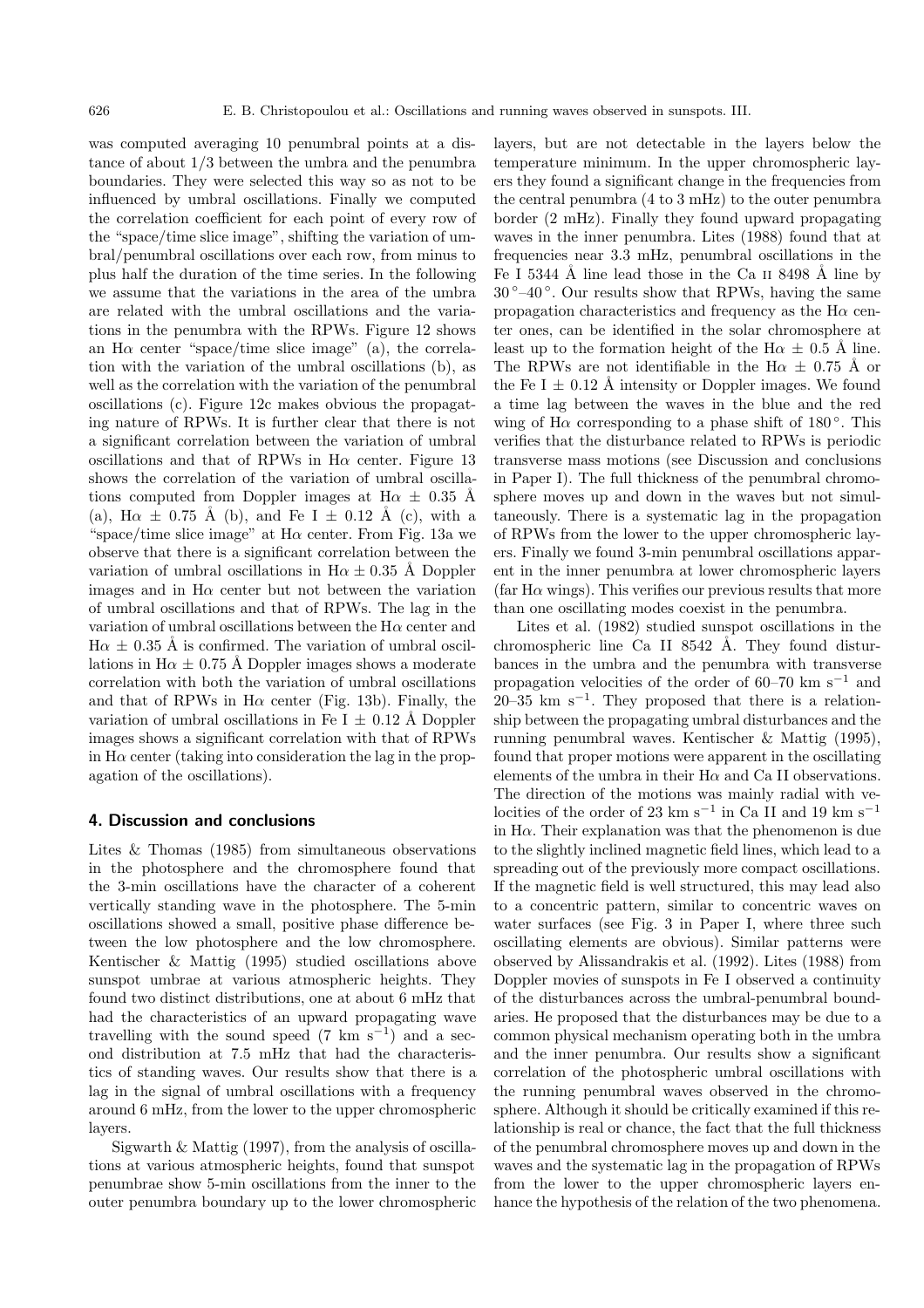

**Fig. 12.** Correlation of the average variation of umbral oscillations/RPWs with a "space/time slice image". In **a)** we show the "space/time slice" image in H $\alpha$  center, in **b**) the "correlogram" of the average variation of umbral oscillations with the "space/time slice" image and in **c)** the "correlogram" of the average variation of RPWs with the "space/time slice" image. See text for further explanations. Tick marks in the x-axis correspond to 0.26 "and tick marks in the y-axis to 560 s.



**Fig. 13.** Correlation of the variation of umbral oscillations computed from Doppler images at  $H\alpha \pm 0.35$  Å **a**),  $H\alpha \pm 0.75$  Å **b**), and Fe I  $\pm$  0.12 Å **c**), with a "space/time slice image" at H $\alpha$  center (see Fig. 12a). Tick marks in the x-axis correspond to 0.26" and tick marks in the y-axis to 140 s. Compare the "correlograms" with Fig. 12c.